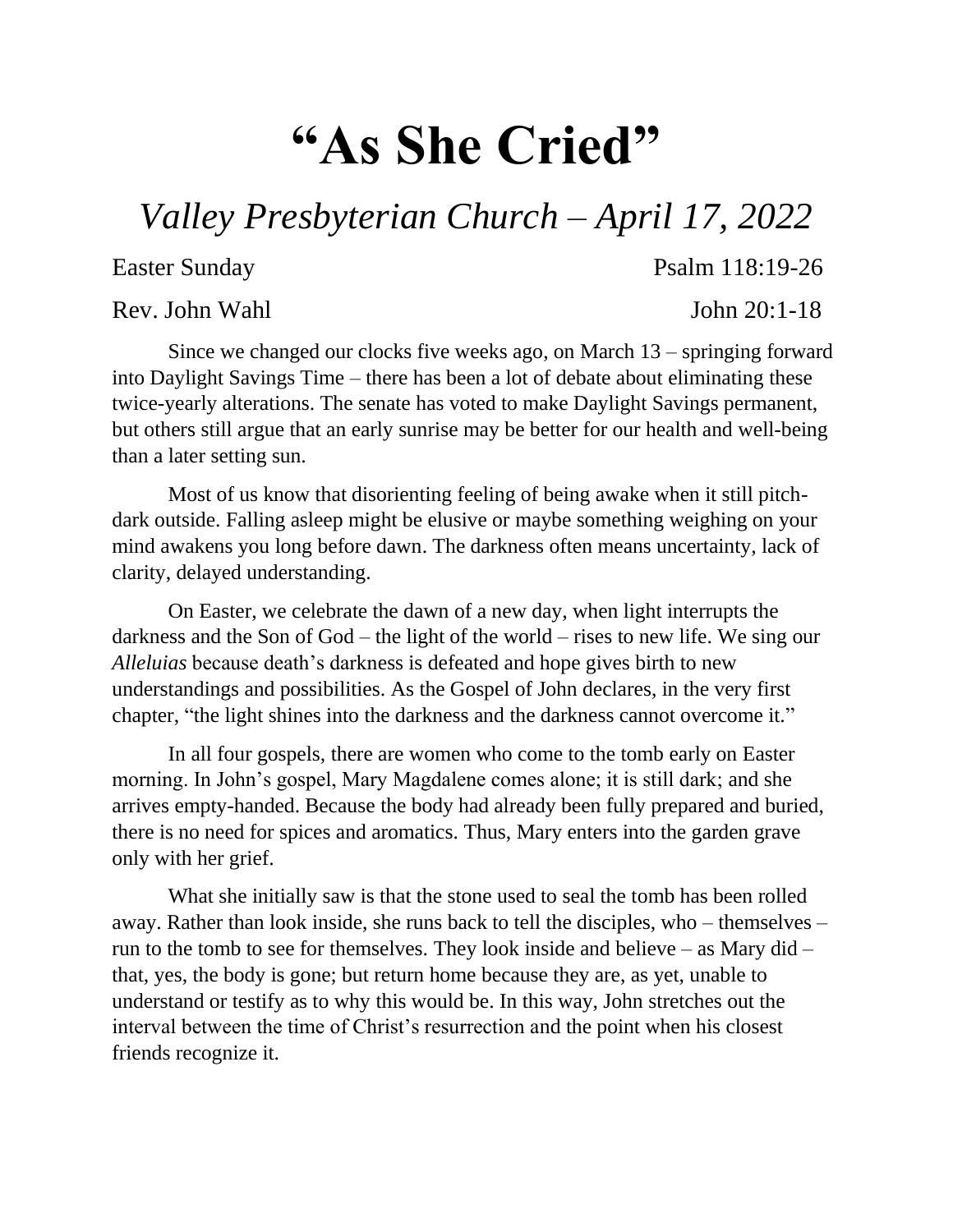Mary chooses to remain at the garden grave, in the darkness of unknowing uncertainty and grief. Her weeping means, literally, that she is blinded by her tears; four times, we are told that she is weeping. When she does bend down and look inside the tomb, she sees two angels, dressed in white. Typically, in scripture, when people encounter angels, they are filled with shock and fear; Mary, so overwhelmed by her loss, and blinded by her tears, simply wants to know if they know where the body of her Lord might be.

When she turns around, as she cried, Jesus is standing with her; but – maybe because of those tears – she is unable to recognize him. Because they are in a garden, she assumes this must be the gardener; who else is she expecting to see? Like the angels, this man asks her why she is crying and what she is looking for. It is only when he says here name that she understands who this is standing with her in her grief. She turns to him, to touch and hold on to him.

Throughout the season of Lent, we have been talking about turnings: how word turned to flesh when Jesus raised his friend, Lazarus, from the dead; how the master turned servant when Jesus washed his disciples' feet. We looked at how Peter, the disciple, turned denier when asked if he was a follower of Jesus; how the hero lauded as king on Palm Sunday turned into a criminal arrested and tried; how the praising turned to taunting as Jesus was condemned; how *Hosanna!* turns to crucify as Jesus is sent to the cross.

Now, on Easter Sunday, we watch as darkness turns to light; lack of understanding turns into recognition; blinding grief turns into joyful sight; and the hopelessness of death turns into new, abundant, and eternal life. Mary wept because she had lost her friend, was mired in mourning, and could not imagine any other reality. She was stuck in darkness, not really knowing what she was looking for. When Jesus says her name, she is able to make the turn; she "finds her sorrow dispelled, her vision transformed, and her life graced with new possibilities."<sup>1</sup>

Each of the resurrection stories in the Gospel of John (here, with Mary, with Thomas, and then with Peter) emphasize the individual and Jesus. In encountering the risen Christ – face-to-face, hearing his voice, and touching his body – each disciple experiences a life-altering turn: from blind grief to clear sight, from disbelief to faith, and from shame to forgiveness. The incarnation is not a generic concept, Jesus comes to us in the unique specificity of human expression.<sup>2</sup>

l

<sup>1</sup> Francis Taylor Gench, *Encounters with Jesus*

<sup>2</sup> Karoline Lewis, *John: Fortress Biblical Preaching Commentaries*